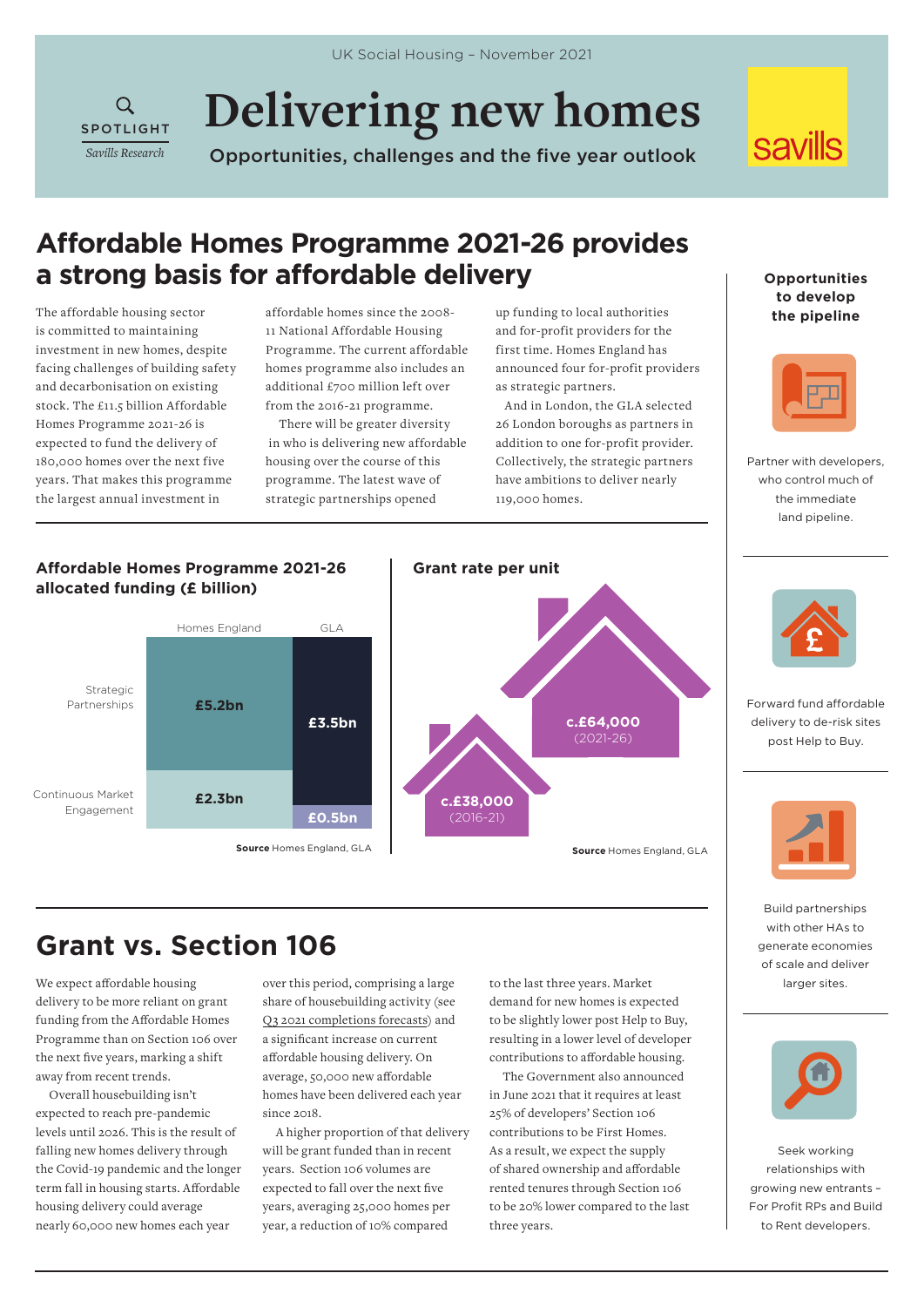

### **Total Section 106 delivery stable but social housing squeezed over the next five years**

### **Sales demand post Help to Buy**

Since April 2021, Help to Buy has been restricted to first time buyers and regional price caps have been introduced. The scheme is scheduled to end in April 2023, leaving a big gap to fill in the new build market.

Potential options for filling this gap include:

### **1) Private sector schemes**

Private mortgage indemnity schemes where lenders can keep deposit requirements low for buyers will be key to maintaining new build sales rates. Deposit Unlock is an example of such a product on the market offering 95% LTV mortgages on new build properties. Following a small pilot with Newcastle Building Society,

Nationwide is the latest lender to sign up to the scheme and further lenders are expected to join over the coming months.

### **2) First Homes**

The Government's new affordable home ownership tenure, First Homes, offers new homes to first time buyers at a discount of 30%- 50% to market value. Although the scheme is still in its infancy, First Homes will open up home ownership to less affluent households than Help to Buy. In August 2021, the Government opened up bidding for the £150 million First Homes Early Delivery Programme, intended to deliver 1,500 new homes by March 2023. Pilot schemes are

currently underway on Keepmoat schemes in Bolsover and County Durham.

### **3) Shared ownership**

Shared Ownership can require a lower deposit than First Homes and is likely to remain a key part of delivery. Following recent Government announcements, first tranche sales are now potentially available at a minimum initial share of 10% and residents are able to staircase in 1% increments. 75% of providers will offer the minimum 10% share but have expressed concerns about mortgage availability at lower levels of first tranche sales, according to the [Savills Housing](https://www.insidehousing.co.uk/news/news/more-than-one-in-six-social-homes-uneconomical-to-upgrade-to-net-zero-research-finds-72443)  [Sector Survey 2021.](https://www.insidehousing.co.uk/news/news/more-than-one-in-six-social-homes-uneconomical-to-upgrade-to-net-zero-research-finds-72443)



### **Deposit required to access a new home priced £300,000**

**Source** Savills Research